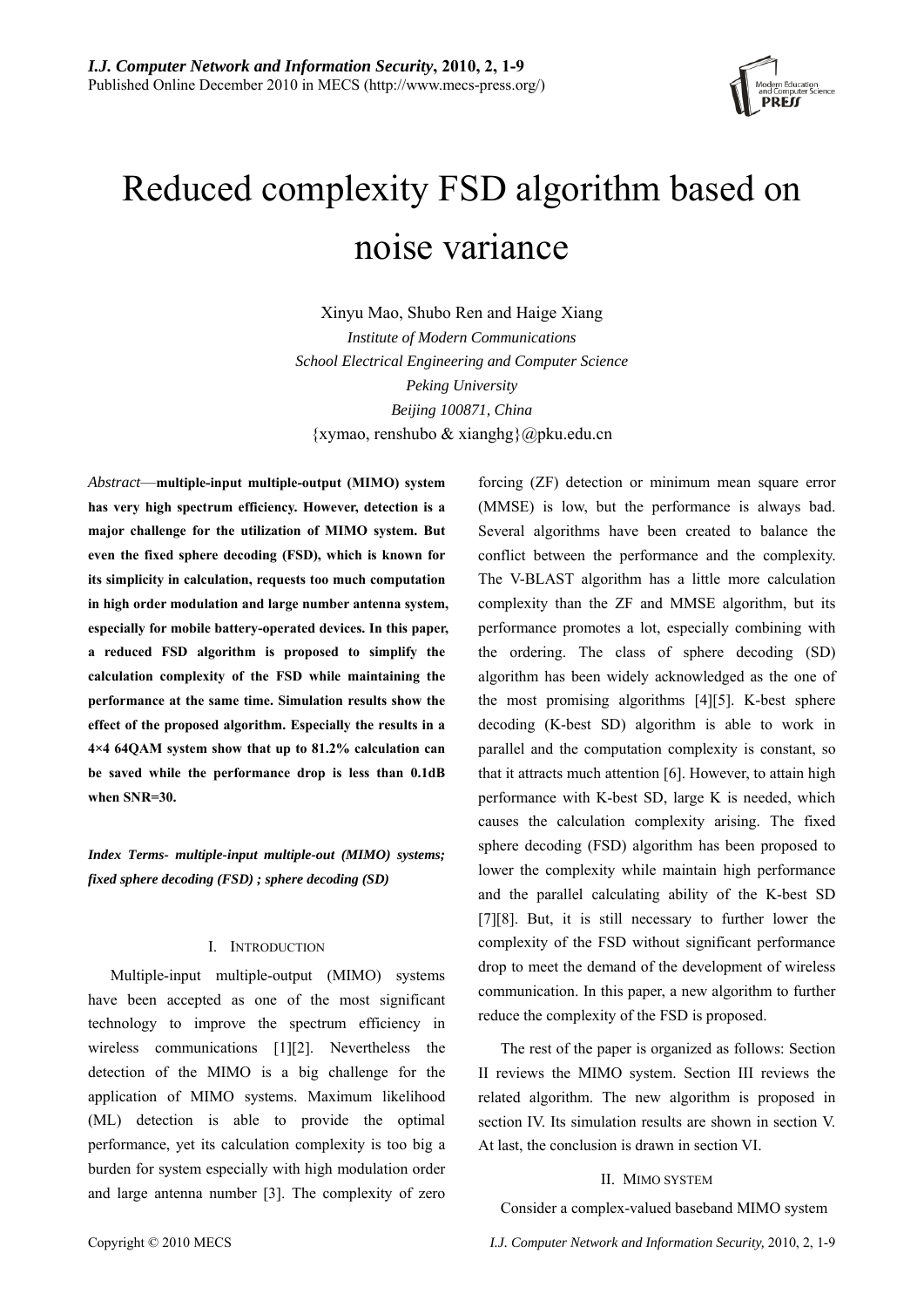with *Nt* transmit antennas and *Nr* receive antennas, where  $Nr \geq Nt$ , like Fig. 1. Assuming it is



<span id="page-1-4"></span>symbol-synchronous at the receiver, the received symbol can be written as

$$
y = Hx + n \tag{1}
$$

<span id="page-1-2"></span>where  $\mathbf{x} = \begin{bmatrix} x_1 & x_2 & \cdots & x_{Nt} \end{bmatrix}^T$  denotes the *Nt*-vector of the transmit symbol,  $\mathbf{y} = \begin{bmatrix} y_1 & y_2 & \cdots & y_{Nr} \end{bmatrix}^T$  is the *Nr*-vector of the received symbol and  $\mathbf{n} = [n_1 \quad n_2 \quad \cdots \quad n_N]$ <sup>T</sup> is the *Nr*-vector of the independent and identically distributed additive white complex Gaussian noise. **H** denotes the *Nr*×*Nt* Rayleigh fading channel matrix with  $h_{ij}$ ~ CN(0,1). For sake of simplicity, we set *Nr*=*Nt* =*N*/2. The ML detection is given by

$$
\hat{\mathbf{x}}_{ML} = \underset{\mathbf{x} \in \mathbb{N}}{\arg \min} \left\| \mathbf{y} - \mathbf{H} \mathbf{x} \right\|^2 \tag{2}
$$

<span id="page-1-0"></span>where  $\aleph$  denotes the  $N/2$ -dimensional constellation lattice, like Fig. 2.

#### III. FSD ALGORITHM

#### *A. Tree search and SIC algorithm*

<span id="page-1-3"></span>The variables in [\(2\)](#page-1-0) are complex. The analysis is clear to be understood in real domain. So we transform [\(2\)](#page-1-0) into

<span id="page-1-1"></span>
$$
\begin{pmatrix} \mathfrak{R}(\mathbf{y}) \\ \mathfrak{I}(\mathbf{y}) \end{pmatrix} = \begin{pmatrix} \mathfrak{R}(\mathbf{H}) & -\mathfrak{I}(\mathbf{H}) \\ \mathfrak{I}(\mathbf{H}) & \mathfrak{R}(\mathbf{H}) \end{pmatrix} \begin{pmatrix} \mathfrak{R}(\mathbf{x}) \\ \mathfrak{I}(\mathbf{x}) \end{pmatrix} + \begin{pmatrix} \mathfrak{R}(\mathbf{n}) \\ \mathfrak{I}(\mathbf{n}) \end{pmatrix} \quad (3)
$$

where  $\mathfrak{R}(\Box)$  and  $\mathfrak{I}(\Box)$  represent the real or the image part of  $(\Box)$ . Certainly, the proposed algorithm can work well in the complex domain.

Before further disposition, the channel matrix



should be decomposed to triangular matrix.

$$
\begin{pmatrix} \mathfrak{R}(\mathbf{H}) & -\mathfrak{I}(\mathbf{H}) \\ \mathfrak{I}(\mathbf{H}) & \mathfrak{R}(\mathbf{H}) \end{pmatrix} = \mathbf{QR} \tag{4}
$$

where **Q** is a unitary matrix and **R** is an upper triangular matrix. Then [\(2\)](#page-1-0) is left multiplied by  $Q^H$  to remove  $Q$ and to make the channel matrix triangular. Equation [\(3\)](#page-1-1) will be expressed as

$$
\rho = \mathbf{R}\mathbf{s} + \mathbf{\eta} \tag{5}
$$

where 
$$
\mathbf{s} = \begin{pmatrix} \Re(\mathbf{x}) \\ \Im(\mathbf{x}) \end{pmatrix}
$$
,  $\mathbf{\rho} = \mathbf{Q}^H \begin{pmatrix} \Re(\mathbf{y}) \\ \Im(\mathbf{y}) \end{pmatrix}$  and

 $(n)$  $\begin{pmatrix} \Re(n) \\ \Im(n) \end{pmatrix}$ **n**  $\mathbf{\eta} = \mathbf{Q}^H \begin{bmatrix} \Re(\mathbf{n}) \\ \Im(\mathbf{n}) \end{bmatrix}$ . The ML algorithm can be expressed as

$$
\hat{\mathbf{s}} = \underset{\Omega}{\arg\min} \left\| \mathbf{p} - \mathbf{Rs} \right\|^2 \tag{6}
$$

where  $\Omega$  is the real counterpart of  $\aleph$  $\hat{\mathbf{s}} = (\hat{s}_1 \quad \hat{s}_2 \quad \cdots \quad \hat{s}_N)^T$  is the estimated value of transmit vector.

Equation [\(5\)](#page-1-2) can also be written as

$$
\begin{pmatrix}\n\rho_1 \\
\rho_2 \\
\vdots \\
\rho_N\n\end{pmatrix} = \begin{pmatrix}\nr_{11} & r_{12} & \cdots & r_{1N} \\
0 & r_{22} & \cdots & r_{2N} \\
\vdots & \vdots & \ddots & \vdots \\
0 & 0 & \cdots & r_{NN}\n\end{pmatrix} \begin{pmatrix}\ns_1 \\
s_2 \\
\vdots \\
s_N\n\end{pmatrix} + \begin{pmatrix}\nn_1 \\
n_2 \\
\vdots \\
n_N\n\end{pmatrix}
$$
\n(7)

From [\(7\)](#page-1-3), it can be found that

$$
\rho_N = r_{NN} \Box s_N + n_N \tag{8}
$$

So  $s_N$  can be calculated by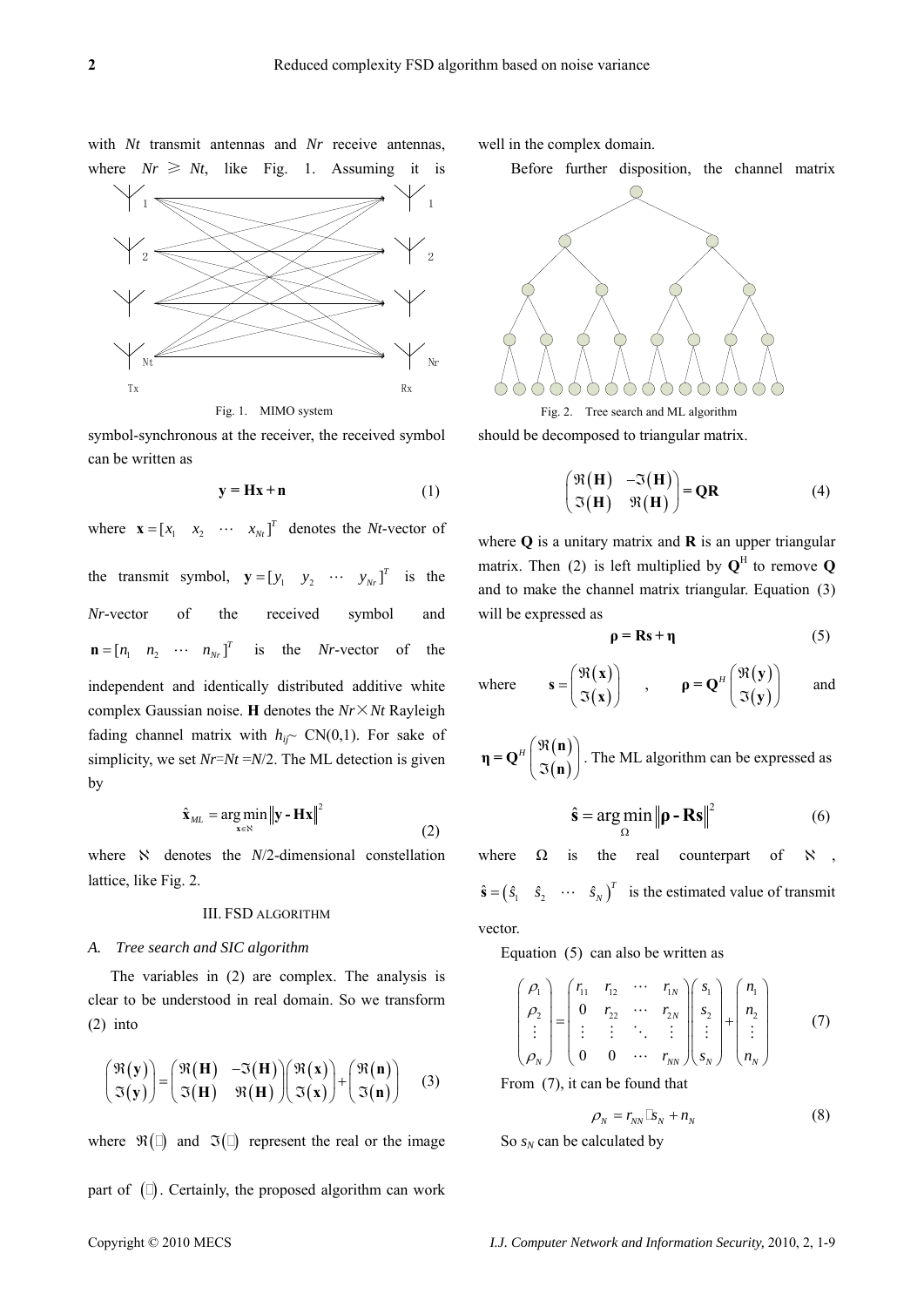$$
\hat{s}_N = round\left(\frac{\rho_N}{r_{NN}}\right) \tag{9}
$$

where  $\hat{s}_N$  is the estimated transmit signal.



<span id="page-2-1"></span><span id="page-2-0"></span>Also from [\(7\),](#page-1-3) each transmit signal can be calculated recursively.

$$
\hat{s}_i = round\left(\frac{1}{r_{ii}}\left(\rho_i - \left(\sum_{k=i+1}^N r_{ik}\hat{\mathbb{E}}_k\right)\right)\right) \tag{10}
$$

So the solution of [\(6\)](#page-1-0) can be searched layer by layer.

<span id="page-2-3"></span>That is the principle of tree search and successive interference cancellation (SIC) algorithm are shown in Fig. 3. Each possible transmit signal *si* is called a node in the searching tree. Each line from the top node is called a searching rout. The solid lines and nodes mean the solution of the SIC.

#### *B. ML algorithm*

If the solution of a certain  $s_i$  is wrong, the solutions of  $s_i$  (when  $j \lt i$ ) will almost always have errors. ML algorithm avoids it by calculating all the possible nodes in the tree, then selects the node which satisfies [\(6\)](#page-1-0) from all the possible nodes. So the ML algorithm provides the best detection performance.

## <span id="page-2-2"></span>*C. Euclidean distance and the partial Euclidean distance*

The Euclidean distance (ED) between transmit and receive symbol is defined as

$$
D = \left(\sum_{j=1}^{N} \left(\rho_j - \sum_{k=j}^{N} r_{jk} \mathbb{E}_{k}\right)^2\right)^{1/2}
$$
 (11)

Define the partial Euclidean distance (PED) as

$$
D_i = \left(\sum_{j=i}^N \left(\rho_j - \sum_{k=j}^N r_{jk} \mathbb{E}_{k}\right)^2\right)^{\frac{1}{2}}
$$
(12)

 $\overline{1}$  2

Obviously, the solution of  $(6)$  is to find the  $\hat{s}$  with the smallest ED.

#### *D. The SD algorithm*

The main idea of the SD algorithm is to constrain the searching area to lower the complexity of the ML. A radius *R* around the receiver vector in the hyper-sphere is set first. So that the SD search can be represented as

$$
\hat{\mathbf{x}}_{SD} = \underset{\|\mathbf{y} - \mathbf{Hx}\|^2 \le R^2}{\arg \min} \|\mathbf{y} - \mathbf{Hx}\|^2
$$
(13)

After the triangular decomposition [\(4\)](#page-1-4), [\(13\)](#page-2-0) can expressed as

$$
\left\|\mathbf{p} - \mathbf{R}\hat{\mathbf{s}}\right\|^2 \le R \tag{14}
$$

The solution to [\(14\)](#page-2-1) can be got recursively using a depth-first tree search. Consider [\(7\),](#page-1-3) only a few nodes can be searched. They satisfy

$$
\left(\hat{S}_i - z_i\right)^2 \le \frac{T_i}{r_{ii}}\tag{15}
$$

where

$$
z_i = \frac{1}{r_{ii}} \left( \rho_i - \sum_{k=i+1}^{N} r_{ik} \hat{S}_k \right)
$$
 (16)

and

$$
T_i = R^2 - \sum_{j=i+1}^{N} \left( \rho_j - r_{jj} \hat{s}_j - \sum_{k=j+1}^{N} r_{jk} \hat{s}_k \right)^2 \tag{17}
$$

with  $z_N = \hat{s}_N$  and  $T_N = R^2$ . It is obvious that

$$
T_N > T_{N-1} > \dots > T_1 \tag{18}
$$

SD algorithm starts the search from the nodes on the top of the search tree to the leaf nodes (the nodes at the bottom of the tree). If a solution is found, the Euclidean distance of this route takes the place of the *R* as the new radius, and then new search continues on other routes until all routes are searched. If the *R* is set too small to find a solution in it, R should be adjusted larger to search again until a solution is found. But that is a bad situation because all calculation in the previous search is wasted. SD algorithm cannot run in parallel because the radius is

Copyright © 2010 MECS *I.J. Computer Network and Information Security,* 2010, 2, 1-9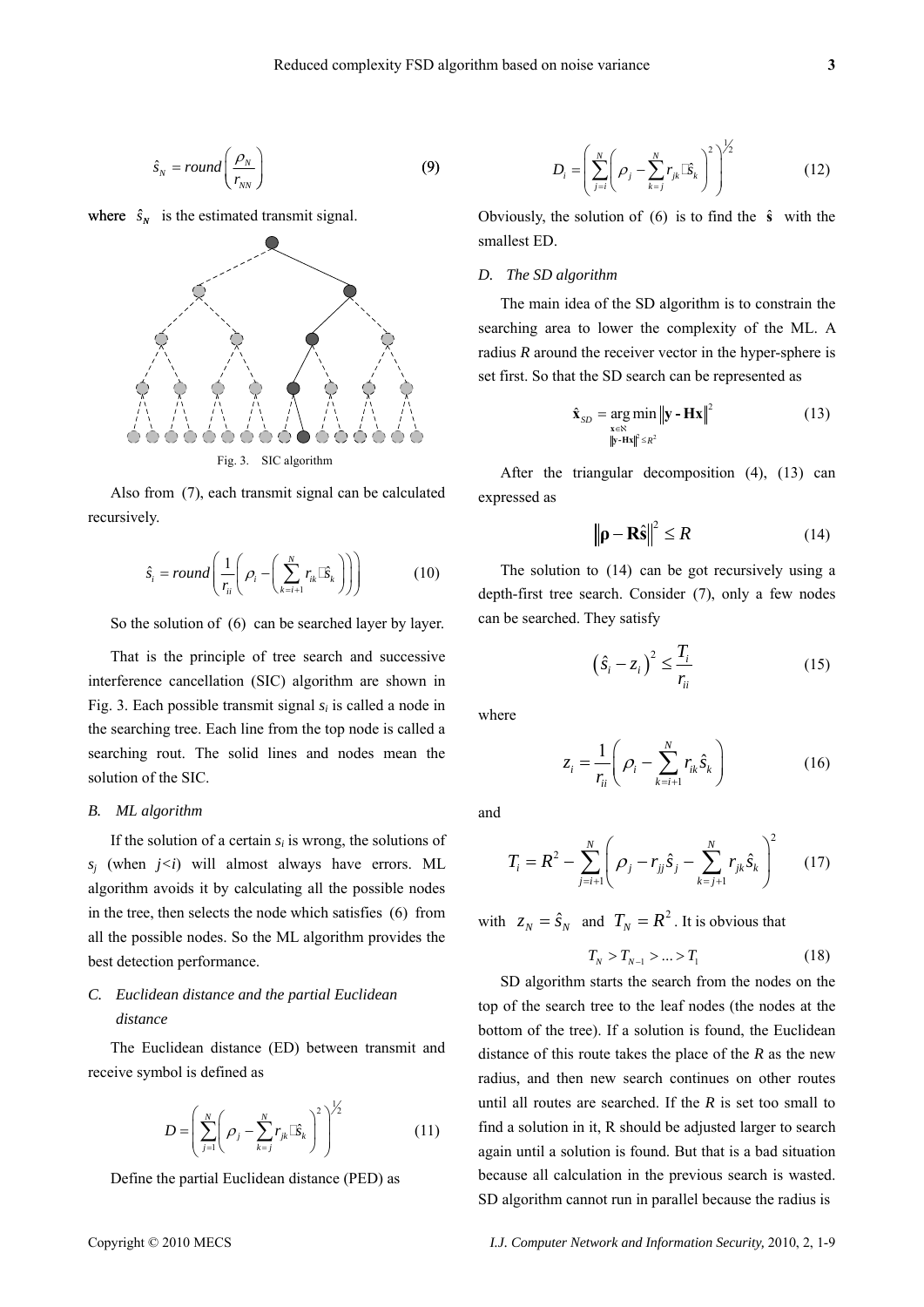always renewed when any new solution is found.

<span id="page-3-0"></span>The main idea of the K-best SD algorithm is to execute the search parallel. Also in the search tree, a certain number of routes are explored from the top to the

<span id="page-3-1"></span>

bottom at the same time. To lower the node number, only *K* nodes with the smallest PED are kept at each layer, like Fig. 4.

#### *E. The K-best SD and FSD algorithm*

The main idea of the K-best SD algorithm is to execute the search parallel. To lower the node number, only K nodes with the smallest PED are kept at each layer. To avoid performance dropping much, the number of K cannot be set small. That is why the complexity of the K-best SD is higher than that of the SD in the same performance. But the K-best SD attracts much attention because of the property of parallelism. Many works have been proposed to reduce the complexity of the K-best SD. One of the famous is the FSD algorithm.

Denote *Bi* the candidate number of the child nodes at level *i*. For the K-best SD, *Bi=m* (*m* is the order of the modulation). Then the total number of the visited nodes is  $K \times m$  for every layer. When the modulation order is high, the number of the visited nodes is a big number. That is a main reason why the complexity of the K-best SD is high.

The FSD explores the characteristic of the triangular matrix, and makes use of the fact that

- The diagonal elements of it have a Chi-square distribution with  $(N-i+1)$  degrees of freedom.
- The off-diagonal elements are independent complex Gaussian random variables

Therefore, the diagonal elements satisfy

$$
E\left[r_{N,N}^2\right] < E\left[r_{N-1,N-1}^2\right] < \dots < E\left[r_{1,1}^2\right] \tag{19}
$$

Consider both [\(18\)](#page-2-2) and [\(19\),](#page-3-0) we have

$$
E\left[\frac{T_{N}}{r_{N,N}^{2}}\right] > E\left[\frac{T_{N-1}}{r_{N-1,N-1}^{2}}\right] > ... > E\left[\frac{T_{1}}{r_{1,1}^{2}}\right]
$$
(20)

Consider both [\(15\)](#page-2-3) and [\(20\),](#page-3-1) the average limited area becomes smaller and smaller. It is sure that the average number of nodes inside the limited area becomes smaller and smaller. So it is reasonable to reduce the candidate number of the node layer by layer. By this way, the FSD algorithm can drop the complexity of the K-best SD algorithm without large performance drop. For example, in a  $4 \times 4$  system with 4-QAM modulation, the number of children nodes number per level can be

$$
\mathbf{B} = (B_1 \quad B_2 \quad B_3 \quad B_4)^T = (1 \quad 1 \quad 2 \quad 3)^T, \text{ like Fig. 5.}
$$

Each element of the vector means the number of the visited children nodes of this layer. For example,  $B_4 = 3$ means the number of the visited children nodes for each node in layer four is three. The algorithm starts from the layer of the largest number, so the last number of **B** is always the largest one. The solid lines in figure mean the visited nodes. The dotted lines mean the children nodes which will be omitted. The corresponding calculation will be cut for these nodes and so the complexity will drop.

#### IV.NOISE VARIANCE BASED REDUCED FSD ALGORITHM

The complexity of the FSD is still high, so that works have done. Some works simplify the calculation by redesigning the ordering preprocessing [9][10]. [11] simplifies the calculation by reducing the numbers of kept routes. But the numbers are selected without strict proving. [12][13] simplify the calculation by setting a threshold which is calculated according to the intersection point of the probability distribution function (PDF) curves of  $\chi_N^2$  and  $\chi_{N,\gamma}^2$ , where  $\chi_N^2$  is the central chi-square distribution and  $\chi_{N_y}^2$  is the non-central chi-square distribution. But that is the way to

 $r_{ii} \sim CN(0,1)$ .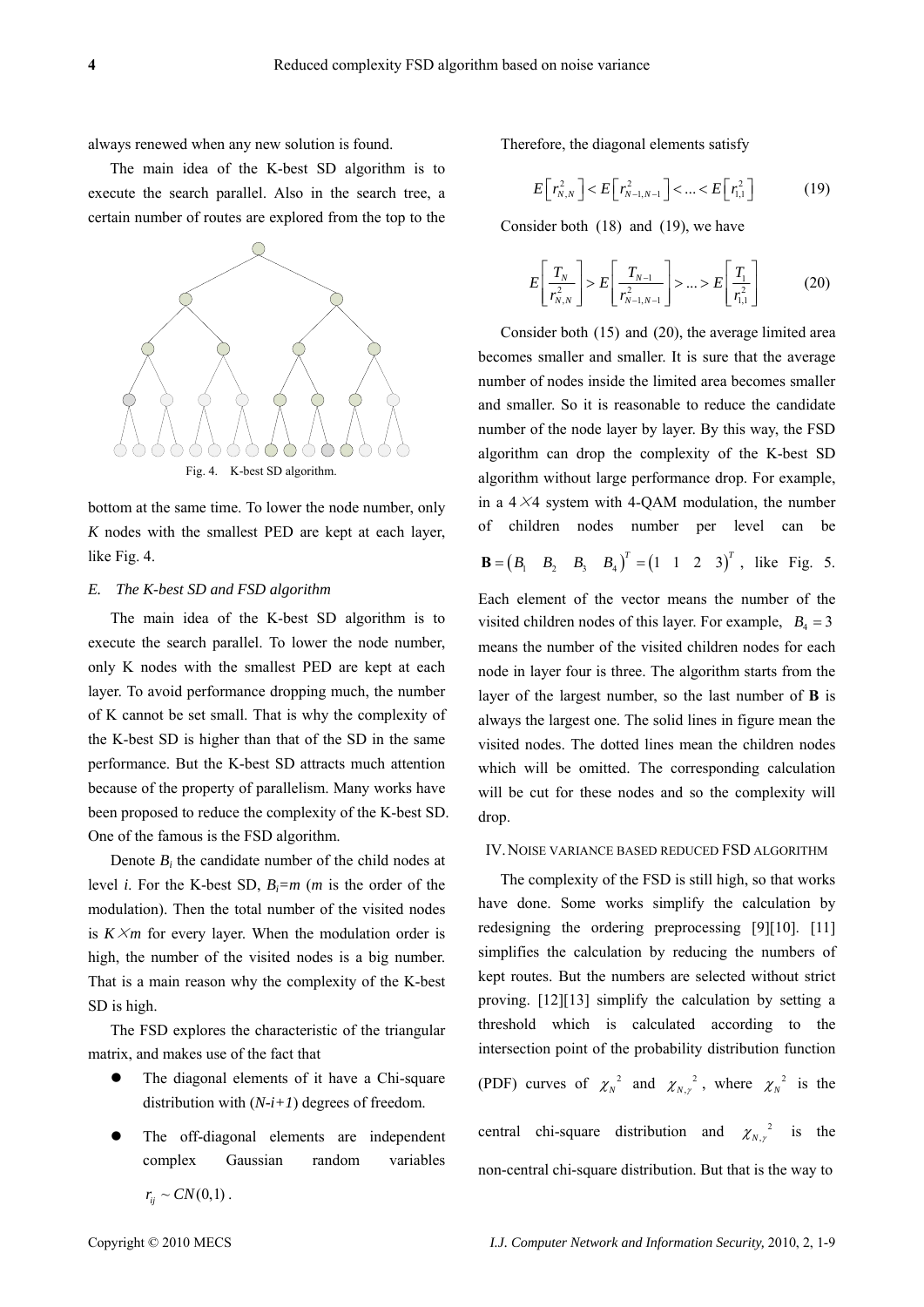

Fig. 5. FSD algorithm.

In this paper, we reduce the complexity of the FSD algorithm by explore the statistics property of the receive signal.

#### <span id="page-4-0"></span>*A. Principle*

The noise generates the bias between the receive signal and the product of the channel matrix and the transmit signal. The value of the noise variance determines mean square of the bias. So if the variance of noise is known, a threshold can be set to cut the node whose PED larger than it, like Fig. 6. Fortunately, when a channel condition is known, we can get the power of the noise. Given *N* receive antennas for a system, a pre-calculated radius, which is called pruning radius, can be set.

$$
\lambda = \sqrt{\beta N \sigma^2} \tag{21}
$$

where  $\beta$  is a tuning parameter to balance the performance and the complexity. Obviously, the larger the tuning parameter, the larger the pruning radius, the more number of nodes is kept and the less performance drop. On the contrary, the smaller the tuning parameter, the smaller the pruning radius and the more calculation reduced. So a real system can choose the appropriate value of tuning parameter according to the QoS requirement.

#### *B. The algorithm*

The proposed algorithm is given as follows:

1) Set  $\beta$  according to the toleration of performance drop and complexity, and then get pruning radius λ .



Fig. 6. Reduced FSD algorithm.

- 2) The channel matrix is QR decomposed, and **y** is left multiplied by **Q** to get **ρ** .
- 3) Set *le=N*
- 4) Extend the surviving nodes to their children nodes according to the presetting expend number *B*i.
- 5) *le=le*-1
- 6) If *le*>1, go to step [4\)](#page-4-0).
- 7) If *le*=1, select the node that has the smallest ED as the solution of the algorithm.

#### *C. Ordering*

It is well known that the channel matrix ordering is a very useful preprocessing stage, which can significantly promote the performance. The V-BLAST algorithm orders the channel matrix so that the layer with the smallest noise power gain is detected first, the second detected layer with the second smallest noise power gain, and so on. This order guarantees the detection errors for the previous detected layers are smallest than that of the latter layers. The reason is because the algorithm detects layer by layer. If there happens any error in the previous layers, the later detection will be almost all wrong.

The famous V-BLAST ordering algorithm is

- z *for i=N,N-1,…,1*
- $\mathbf{G}_i = \mathbf{H}_i^{\dagger}$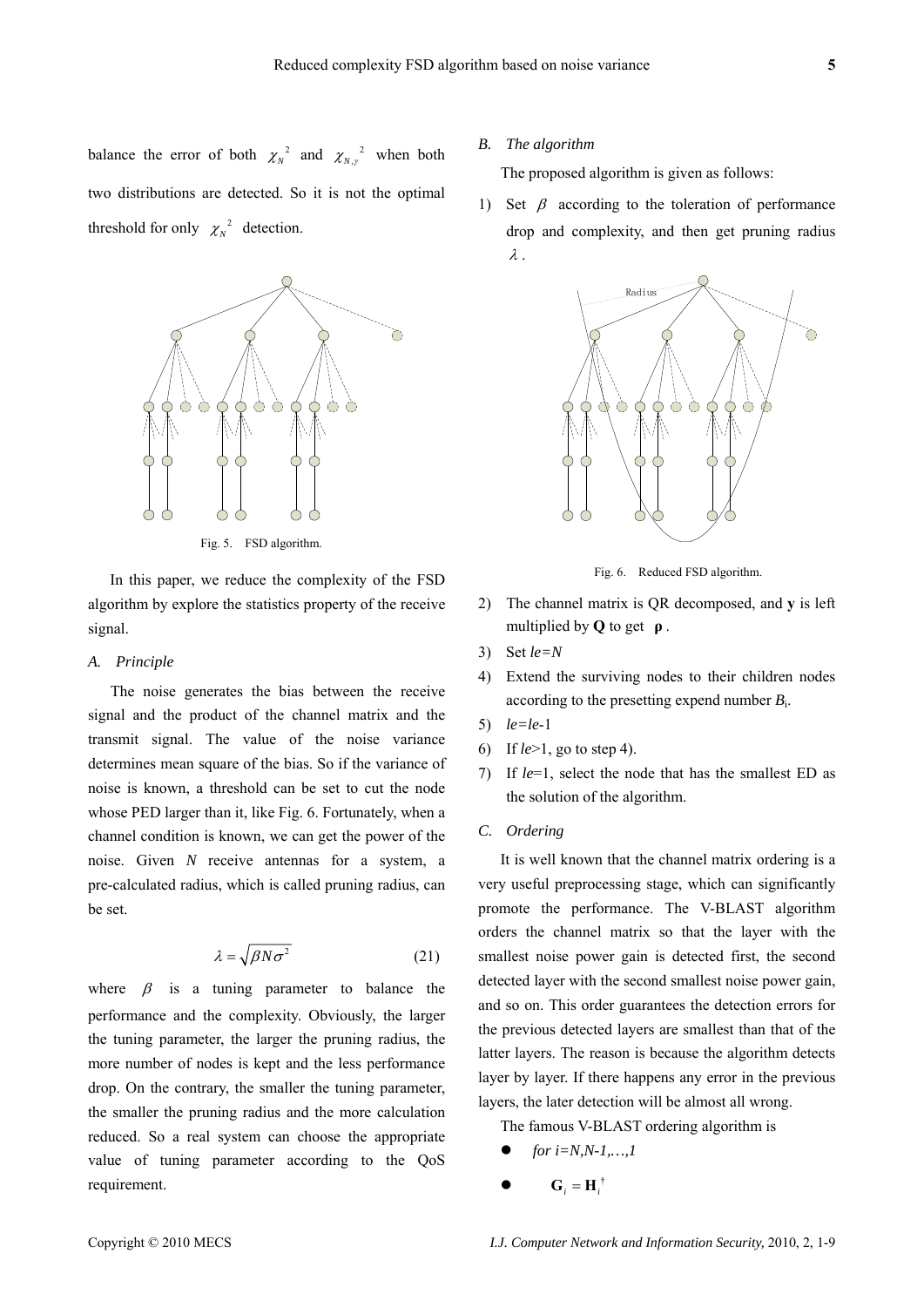$$
\bullet \qquad k_i = \underset{j \in \{k_1 \ldots k_{i-1}\}}{\arg \min} \left\| \left(\mathbf{G}_i\right)_j \right\|^2
$$

$$
\bullet \qquad \mathbf{H}_{i} = (\mathbf{H}_{i-1})_{k_{i}}
$$

z *end*

where  $\mathbf{H}_i = (\mathbf{H}_{i-1})_{k_i}$  means that the  $k_i$ -th column of **H** 

should be set zero and  $\mathbf{H}_{i}^{\dagger} = (\mathbf{H}_{i}^H \mathbf{H}_{i})^{-1} \mathbf{H}_{i}^H$  ${\bf H}_i^{\dagger} = ({\bf H}_i^{\;H} {\bf H}_i)^{-1} {\bf H}_i^{\;H}$ .

There is a little difference between the above algorithm and the original V-BLAST ordering algorithm. In the latter, there are other steps for the cancellation of the interference. But the node number is not one for the former, it is impossible to cancel the interference for all nodes. Here we only keep the same part.

 $\mathbf{B} = (1 \ 1 \ 1 \ 4)^T$ The previous detected layers have more impact on the performance than the later detected layers. So the number of the children nodes for the previous detected layers is often set as large as it can be. In many case, has better performance than

 $\mathbf{B} = (1 \ 1 \ 2 \ 2)^T$  or  $\mathbf{B} = (1 \ 2 \ 1 \ 2)^T$ . But in some

cases, the children nodes' number of the previous detected layer is set as large as possible so that it may be equal to the modulation order, or say the number of the constellation. There is no error propagation when all possible nodes are kept in a certain layer for further detection. So it is wasteful to set the noise gain small. On the contrary, the noise gain can be set as large as possible. The steps performed in the algorithm are the following.

z *for i=N,N-1,…,1* 

$$
\bullet \qquad \mathbf{G}_i = \mathbf{H}_i^{\dagger}
$$

$$
k_i = \begin{cases} \arg \max_{j \in \{k_1 \dots k_{i-1}\}} \left\| \left(\mathbf{G}_i\right)_j \right\|^2 & \text{if } B_i = P \\ \arg \min_{j \in \{k_1 \dots k_{i-1}\}} \left\| \left(\mathbf{G}_i\right)_j \right\|^2 & \text{if } B_i < P \end{cases}
$$



Fig. 7. Performance of RFSD in a 4×4 4QAM system.

$$
\bullet \qquad \mathbf{H}_{i} = (\mathbf{H}_{i-1})_{k_{i}}
$$

z *end*

where  $P$  is the maximum possible number of nodes, the number of the constellation. We choose this ordering algorithm in the proposed algorithm.

### V. SIMULATION RESULTS

The proposed algorithm is compared with the FSD by the bit error rate (BER) and the computation complexity. Data are simulated in a  $4 \times 4$  Rayleigh flat fading plus additive white Gaussian noise MIMO channel.

Fig. 7~12 show the performance and the complexity of the FSD and the noise variance based reduced FSD algorithm (RFSD in figures). Fig. 13~18 show those of the ordering FSD and the noise variance based reduced ordering FSD algorithm (ROFSD in figures).

All the performance figures show the impacts on BER of different  $\beta$ . When  $\beta$  is large enough, the BER performance of the proposed algorithm is very close to that of the FSD. For example, When  $\beta = 32$ , 16, 8, the performance drop is hard to distinguish for the 64QAM modulation for both ordering and non-ordering FSD. In the figures showing the ordering algorithm, the difference between the proposed algorithm with  $\beta$ large enough and the ML algorithm is very small.

All the complexity figures illustrate the complexity of the proposed algorithm and the impacts on BER of different  $\beta$ . It can be found that, the number of reduced node is associated with the SNR and  $\beta$ . The percent of reduced node number arises according to the increase of SNR and drop of  $\beta$ . When the SNR is high enough, different lines tend to the same. When the SNR is high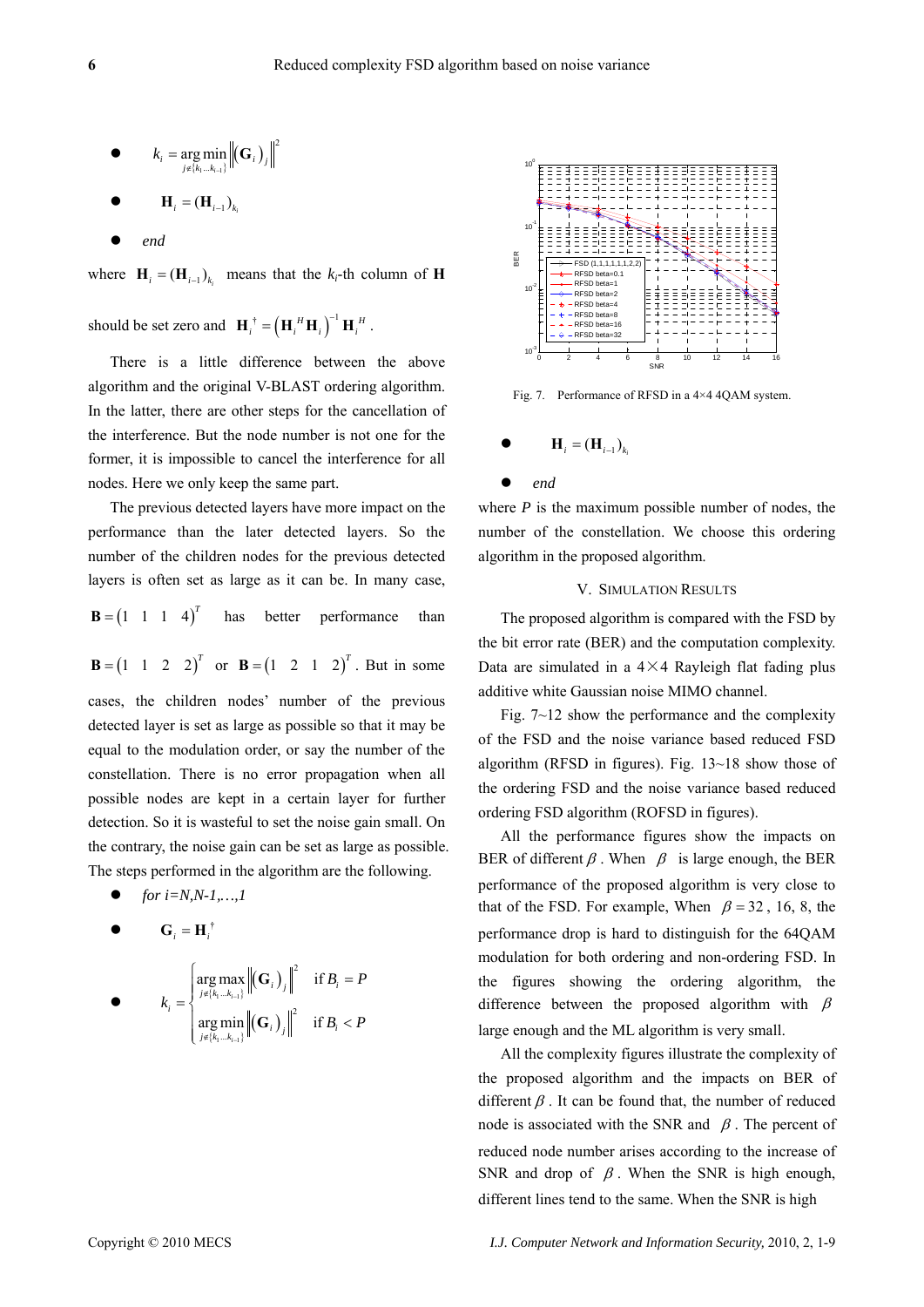

Fig. 8. Complexity of RFSD in a 4×4 4QAM system.



Fig. 10. Complexity of RFSD in a 4×4 16QAM system



Fig. 12. Complexity of RFSD in a 4×4 64QAM system

enough, different lines tend to the same. In Fig. 18, when SNR=30, the percent of the reduced nodes are about 82.9% when  $\beta = 0.1$ , 1 or 2. When  $\beta = 4, 8$ , it becomes to about 82.4%, 81.2%. The percent turns to 77.6% or 69.1% when  $\beta = 16$  or 32. From the complexity figures, it can be concluded that the reduced calculation becomes large when the modulation order arising.



Fig. 9. Performance of RFSD in a 4×4 16QAM system.



Fig. 11. Performance of RFSD in a 4×4 64QAM system.



Fig. 13. Performance of order RFSD in a 4×4 4QAM system.

#### VI.CONCLUSION

This article proposed a new algorithm to reduce the calculation complexity of the FSD algorithm. According to the noise variance, a threshold can be set. A node who's PED larger than it can be cut during the processing of tree search. To balance the performance and the complexity, a tuning parameter can be multiplied into the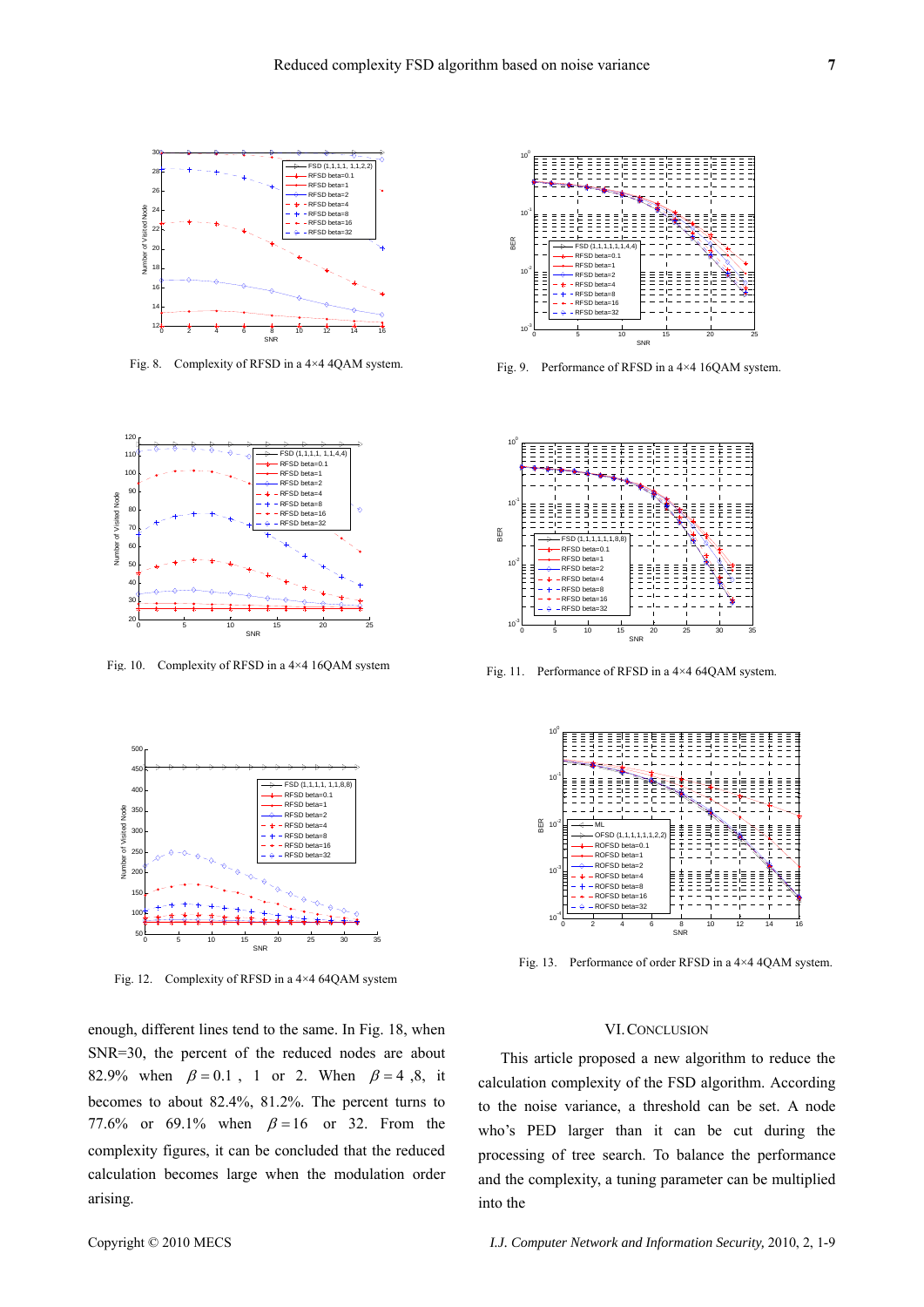

Fig. 14. Complexity of order RFSD in a 4×4 4QAM system



Fig. 16. Complexity of order RFSD in a 4×4 16QAM system



Fig. 18. Complexity of order RFSD in a 4×4 64QAM system

threshold. Simulation results in several scenes show that the algorithm can efficiently reduce the complexity of the FSD and maintain the performance.

#### ACKNOLEDGEMENT

This work is supported by NSFC Grant No.60972008. Shubo Ren is the corresponding author.



Fig. 15. Performance of order RFSD in a 4×4 16QAM system.



Fig. 17. Performance of order RFSD in a 4×4 64QAM system.

#### **REFERENCES**

- [1] A. Paulraj, D. Gore, R. Nabar, and H. Bolcskei, "An overview of MIMO communications - a key to gigabit wireless," *Proceedings of the IEEE*, vol. 92, no. 2, pp. 198-218, 2004.
- [2] G. Golden, C. Foschini, R. Valenzuela, and P. Wolniansky, "Detection algorithm and initial laboratory results using V-BLAST space-time communication architecture," *Electronics Letters*, vol. 35, no. 1, pp. 14-16, 1999.
- [3] Xu Zhu and R. Murch, "Performance analysis of maximum likelihood detection in a MIMO antenna system," *IEEE Transactions on Communications*, vol. 50, no. 2, pp. 187-191, Feb. 2002.
- [4] E. Viterbo and J. Boutros, "A universal lattice code decoder for fading channels," *Information Theory, IEEE Transactions on*, vol. 45, no. 5, pp. 1639-1642, 1999.
- [5] A. Murugan, H. El Gamal, M. Damen, and G. Caire, "A unified framework for tree search decoding: rediscovering the sequential decoder," *Information Theory, IEEE Transactions on*, vol. 52, no. 3, pp. 933-953, 2006.